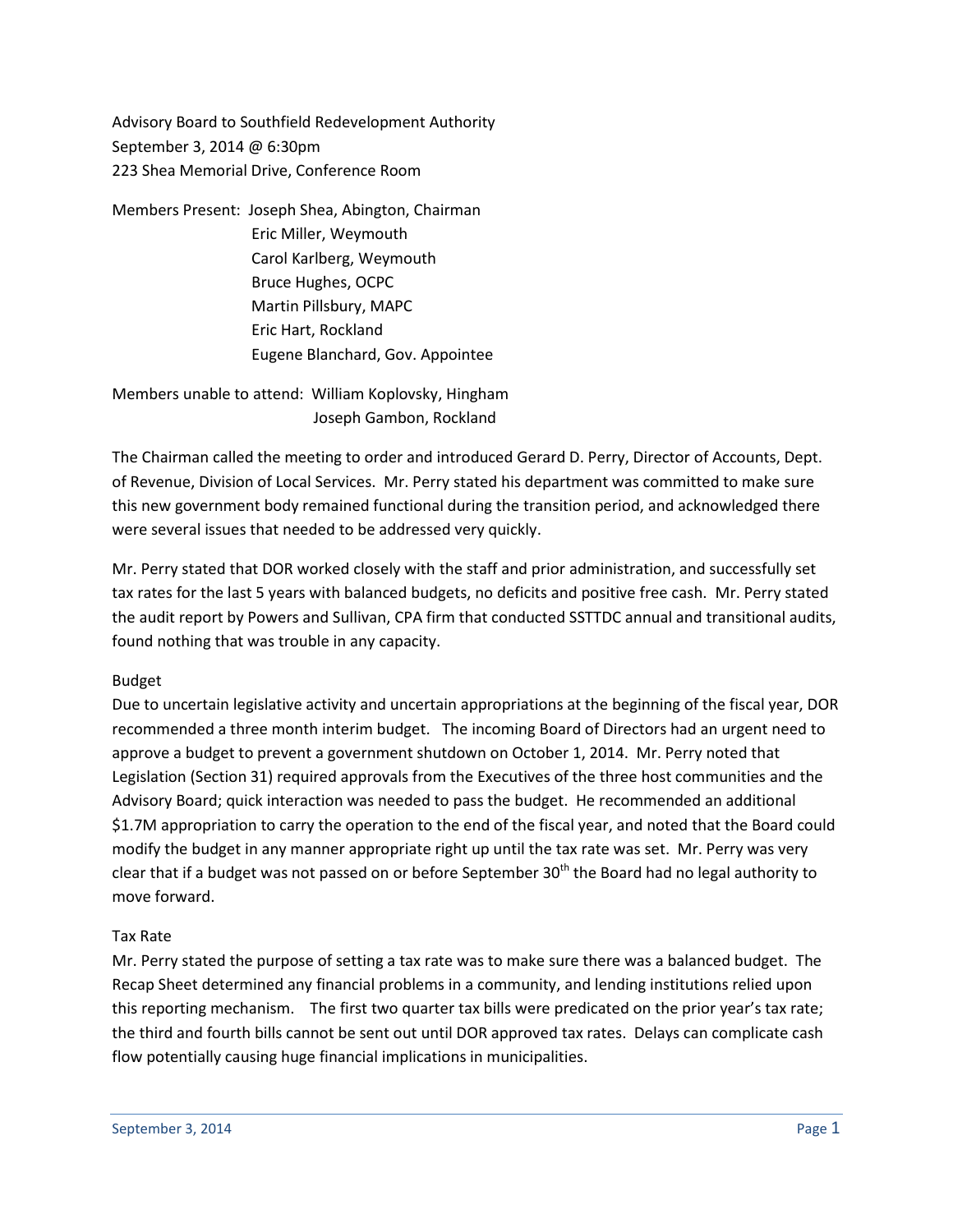#### Tax Plan

Mr. Perry noted he was personally involved in the preparation of the prior tax plan, noting it was a complicated document that took 12 months to hammer out. He indicated his office was prepared to assist the incoming Board with technical advice to prepare a new tax plan.

The approved tax plan must be submitted to the Secretary of Administration and Finance and the Commissioner of Revenue by Oct. 15<sup>th</sup>. Mr. Perry stated it would be extremely difficult to meet the October 15<sup>th</sup> deadline given all the collaboration required. Even with the template the plan will not be finalized in 3 weeks; DOR cannot set the tax rate until a consummated tax plan is in place. The tax bills for FY15 will be handled in the same manner as the prior 5 years because the legislation didn't pass until August 20<sup>th.</sup> Preliminary tax bills were already sent out and first quarter payments already received. The FY16 taxes will go to the 3 host communities.

## Deficiency Payment

Legislation (Section 34B) required the Board to negotiate with the Secretary of Administration and Finance (AnF) on the parkway deficiency payment. Mr. Perry stated it was important in setting a tax rate to look at all incurred liabilities and to make sure the government body raised necessary funds from tax payers to handle incurred liabilities. Deferring payment did not absolve the government body of the liability; funds must be raised and appropriated as long as the liability exists.

Mr. Perry strongly suggested that the incoming Board immediately connect with Sec. Scott Jordan, AnF, to begin preliminary discussions on how to handle deficiency payments (deferred waiver or absolution liability waiver), in order to set tax rate and get the third and fourth quarter tax bills out.

#### Free Cash

Mr. Perry noted that certified free cash could lawfully be appropriated as available revenue to balance budgets. SSTTDC used free cash to balance books for the last 4-5 years, a normal occurrence. He stated it was important that the incoming Board of Directors get involved with staff on the balance sheet, and submit to DOR for free cash certification in order to set a tax rate. Mr. Perry repeated his commitment to work with the staff and incoming Directors to get it done and keep the finances where they belong for the authority.

## Q & A

## Incoming Board of Directors

Mr. Brewer, Southfield resident, inquired on the ramifications if the Oct. 15<sup>th</sup> deadline was not met. Mr. Perry stated he was not aware of penalties, and suggested that Mr. Brewer ask the framer of the legislation. Mr. Brewer was informed that the Memorandum of Agreement with AnF must be resolved, and the tax plan with DOR must be prepared at the same time, in order to set a tax rate by Dec.  $30^{\text{th}}$ .

Lyndsey Kruzer, Southfield resident, inquired about budget changes and consequences. Mr. Perry stated the Board could make changes any time up to setting the tax rate, once set, the budget would be frozen. The Board needed to act before Sept.  $30<sup>th</sup>$  and he recommended the additional \$1.7M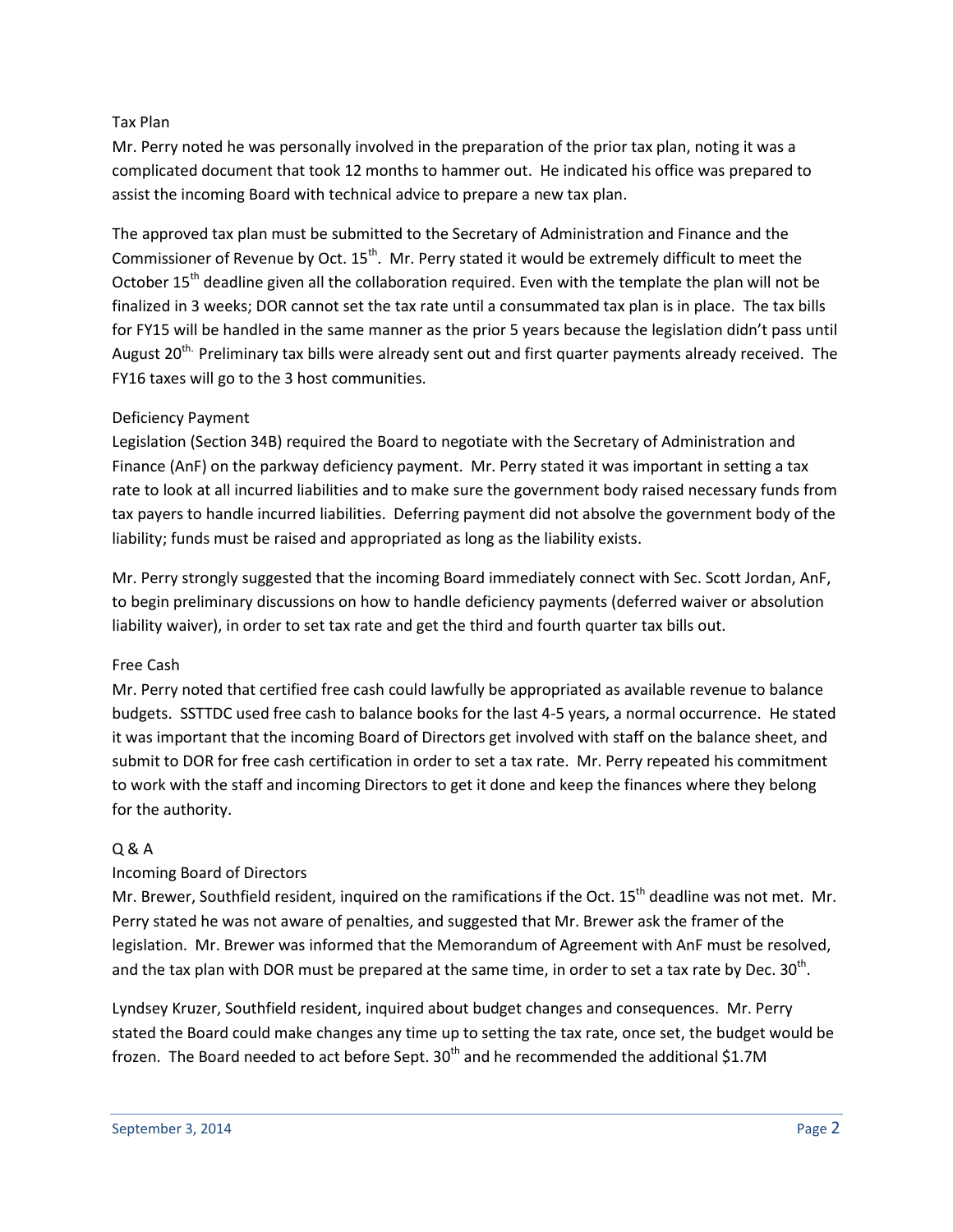appropriation to be adopted now and after that take the time to delve into the budget and modify as appropriate.

Pat O'Leary, Weymouth, asked for examples of government bodies with tax rate districts and was informed that Southfield was unique and the only closest model was Ft. Devens, but their issues were quite different.

# Town Officials

Mayor Kay, Weymouth, voiced concern that the reserve fund was too low. Mr. Perry stated it was a starting point to keep the authority operating. The Mayor asked that back up receipts and expenditures be available to the Board. Mr. Perry indicated the Board should work with the Treasurer/Collector on the supporting documentation. Mayor Kay stated that she was not looking to pay for services without the tax revenue; that the Authority would collect the taxes in FY15 and should continue to pay for municipal services.

Ed Kimball, Rockland Board of Selectmen, asked how to handle snow removal deficit next fiscal year within the communities, and was informed that it would not be a liability to the towns. It would be dealt with in the Southfield tax rate next fiscal year and on the Southfield balance sheet, and that the tax rate for each community in fiscal year 2016 will include Southfield value and growth, plus an added Southfield rate.

Bill McKinney, Weymouth CFO, inquired about water/sewer budget and was informed that rates and other issues needed to be discussed, but the enterprise fund would be similar to the one ending on Sept.  $30<sup>th</sup>$ . The budget included all water expenditures except for the purchase of water.

Jane Hackett, Weymouth Town Council, was informed that the Southfield residents would be subject to Weymouth override votes and CPA tax going forward from FY16.

## Advisory Board

Bruce Hughes, OCPC, inquired if the deadlines were doable and what were penalties. Mr. Perry indicated the deadlines were probably not doable other than the tax rate deadline and that he did not know what the penalties were on the Oct.  $15<sup>th</sup>$  deadline, there were none from DOR.

Eric Hart, Rockland, inquired if the full Rockland Board of Selectmen had to approve the budget and was informed that the "Executive" of each town needed to approve

Joe Shea, Abington, inquired if Southfield tax rate needed to be set to allow the communities to set their tax rates and was informed that it was not; the towns were independent and separate from Southfield. Mr. Shea stated it was important that the new Board understood that Abington budgets and financial matters were approved through a town meeting process, and that the Southfield Authority would have to provide supporting documentation on everything, not just revenues and receipts. Mr. Shea was informed that legal counsel would have to find resolution if one town declined to approve the Southfield tax rate.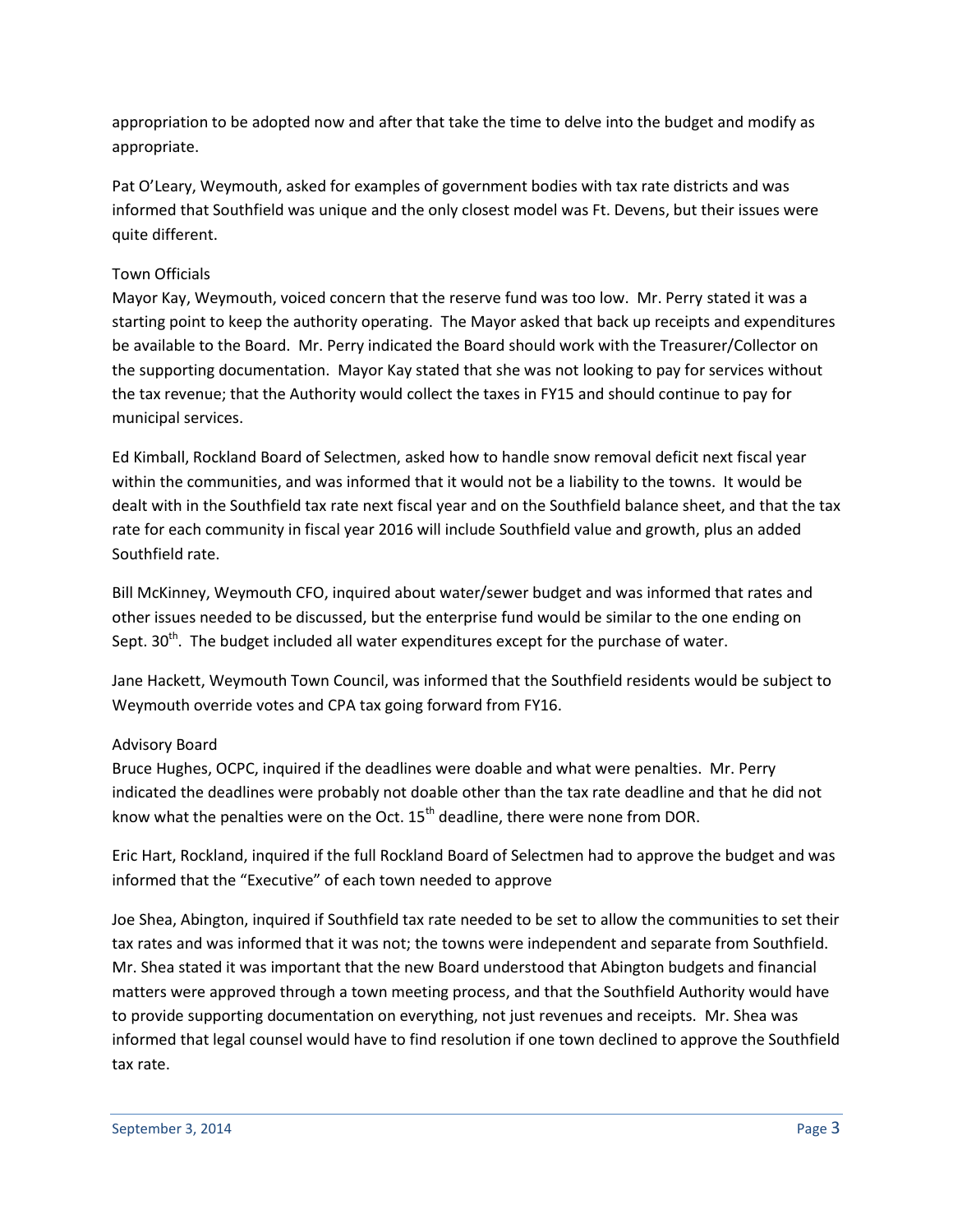Mr. Perry noted that the Southfield budget approval process involved the Board, Communities and the Advisory Board; the tax plan approval process involved the Board, the Communities and DOR; and the Memorandum of Agreement involved the Board and AnF. The Southfield tax rate was not subject to proposition 2 ½, and was not subject to community levy limits. After the tax rate was set, the Budget would allow line item transfers and reserve fund transfers within the budget, a standard fiduciary practice.

Mr. Perry also stated that deficiency payments to AnF (prior to new legislation) were encumbered and would be part of negotiations, that deficiency payments would have to come out of the operating budget for that year, and that it was very important that the Board contact the Secretary of AnF to begin the negotiation process. He departed the meeting at 7:45pm

Introductions were made all around between the Advisory Board and the incoming Board of Directors in attendance.

#### Reorganization

Mr. Shea nominated Eugene Blanchard to be Chairman. Mr. Blanchard declined Mr. Miller nominated Carol Karlberg and she indicated a willingness to serve. **VOTED: Motion of Eric Miller, seconded by Joseph Shea, to elect Carol Karlberg as Chairman Unanimous vote**

Mr. Shea nominated Eugene Blanchard to be Vice Chairman. Mr. Blanchard declined Mr. Shea nominated Bruce Hughes to be Vice Chairman and he indicated a willingness to serve. **VOTED: Motion of Joseph Shea, seconded by Martin Pillsbury, to elect Bruce Hughes as vice Chairman Unanimous vote**

Mr. Blanchard stated he was appointed by Governor Cellucci to the SSTTDC Advisory Board in 1999; now it was time to select someone else more closely involved in the development project. He stated he was not a fan of the new legislation and voiced doubt about the continuing authority of the Advisory Board under the new legislation. The way it was adopted was part of his reason to resign.

**VOTED: Motion of Bruce Hughes, seconded by Carol Karlberg to send a letter to Gene Blanchard thanking him for his years of service**

# **Unanimous vote**

#### **Minutes**

**VOTED: Motion of Eric Miller, seconded by Carol Karlberg, to approve the minutes of the Advisory Board meeting dated August 6, 2014**

#### **4-0-3 Hart, Pillsbury and Hughes abstained**

#### Public Comment

Dominic Galluzzo, Weymouth, voiced concern on the reduced levels of Weymouth's water supply and the impact on Whitman's Pond and the herring run.